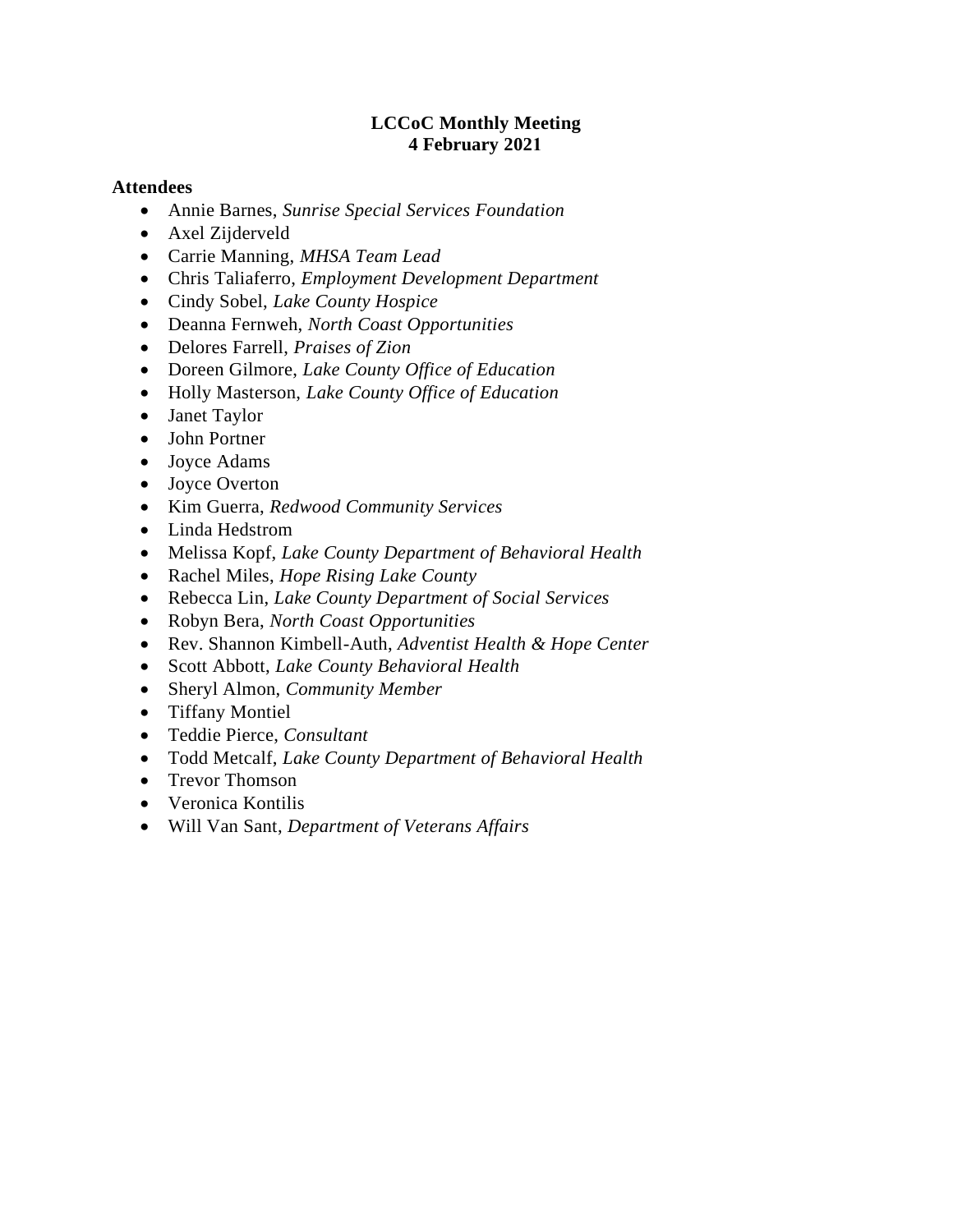# **Call to Order – 3:00 P.M.**

## **Motions**

*January Meeting Minutes*

• No objections

## *Governing By-Laws*

- No objections
- Delores moves to accept as-written
	- o Kim moves to second this
- Vote to accept as guidance and policy
	- o Chris Taliaferro
		- $\blacksquare$  Yes
		- o Deanna Fernweh
			- Yes
		- o Joyce Adams
			- Abstain
		- o Justin Ammon
			- Absent
		- o Kelli Page
			- Yes
		- o Michelle Dibble
			- Absent
		- o Robyn Bera
			- Yes
		- o Ronni Duncan
			- Absent
		- o Sandra Stolfi
			- Absent
		- o Rev. Shannon Kimbell-Auth
			- $\blacksquare$  Yes
		- o Scott Abbott
			- Yes
- Will be posted on webpage and sent out to group

# **CoC Committee Updates**

*Cindy Storrs and Teddie Pierce, HMIS and Coordinated Entry*

- Cindy has stepped down has chair due to other obligations with NCO
	- o Is very well-respected and will be missed
- Currently have an opening and vacancy as HMIS/Coordinated Entry chair
	- o Opened to the floor for anyone interested in filling this vacancy
- Update from Melissa and/or Teddie on current status of HMIS/Coordinated Entry
	- o Delores notes that descriptions are in the by-laws and on the website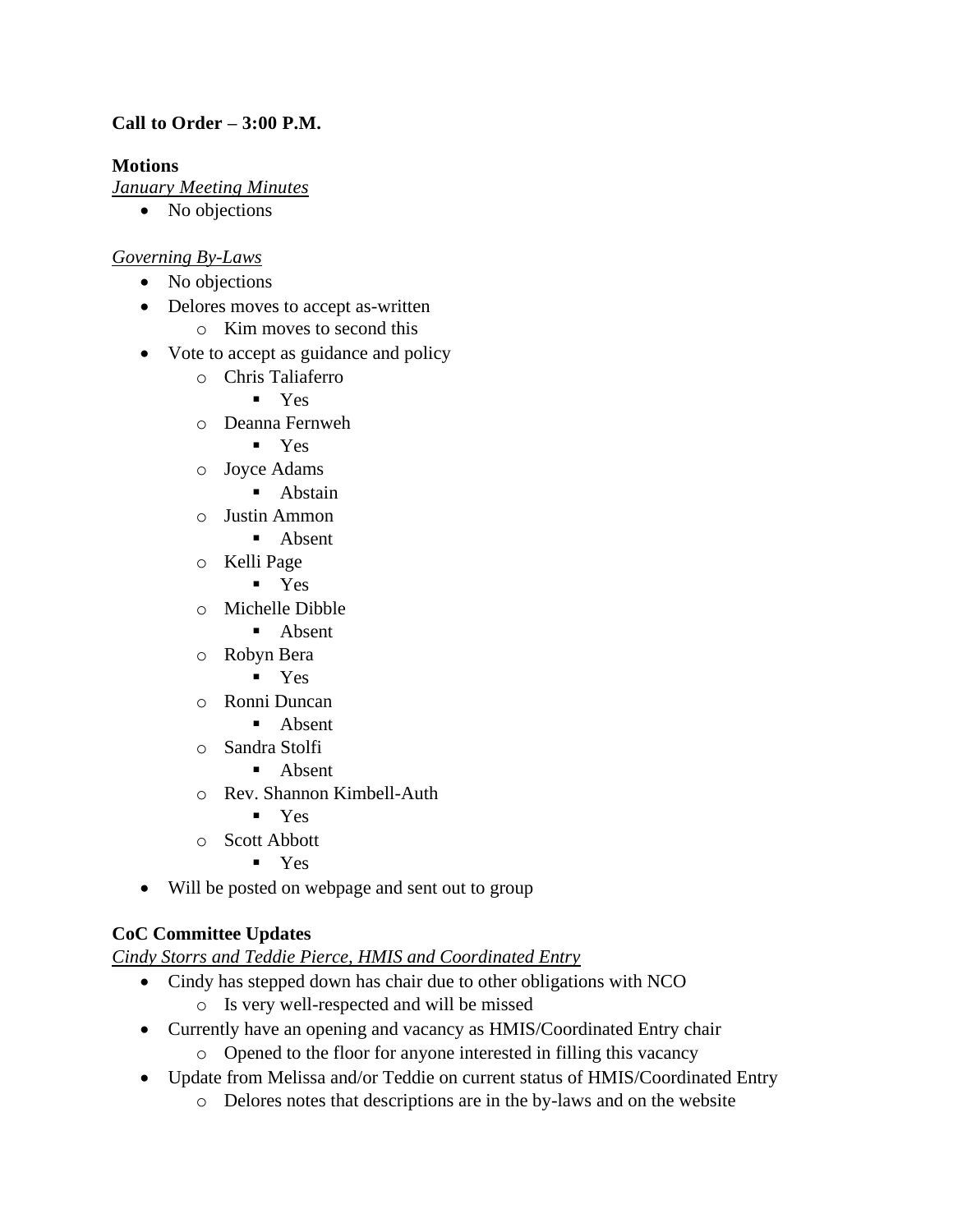o Melissa's presentation:

▪



- ٠ Discuss projects and active users.
- We have 893 clients for now. This number will go up after we import all the PIT and HIC data.<br>• Our current enrollment will also increase with the set up of CESH and ESG-CV
- 
- ä. HUD's System Performance Measures is due March 1.
- . In June we will be working on the Annual CESH Grant. ▪
	- Pretty soon will have some more enrollments going up due to CESH and ESG-CV grants that RFP's just went out for
	- Next week will do annual HUD system performance measure report
	- Annual CESH grant report will be in the works next month



#### **Blockers to Date**

CAPER cleared and being submitted this week

Melissa will be co-leading trainings and contacting providers for data quality issues ▪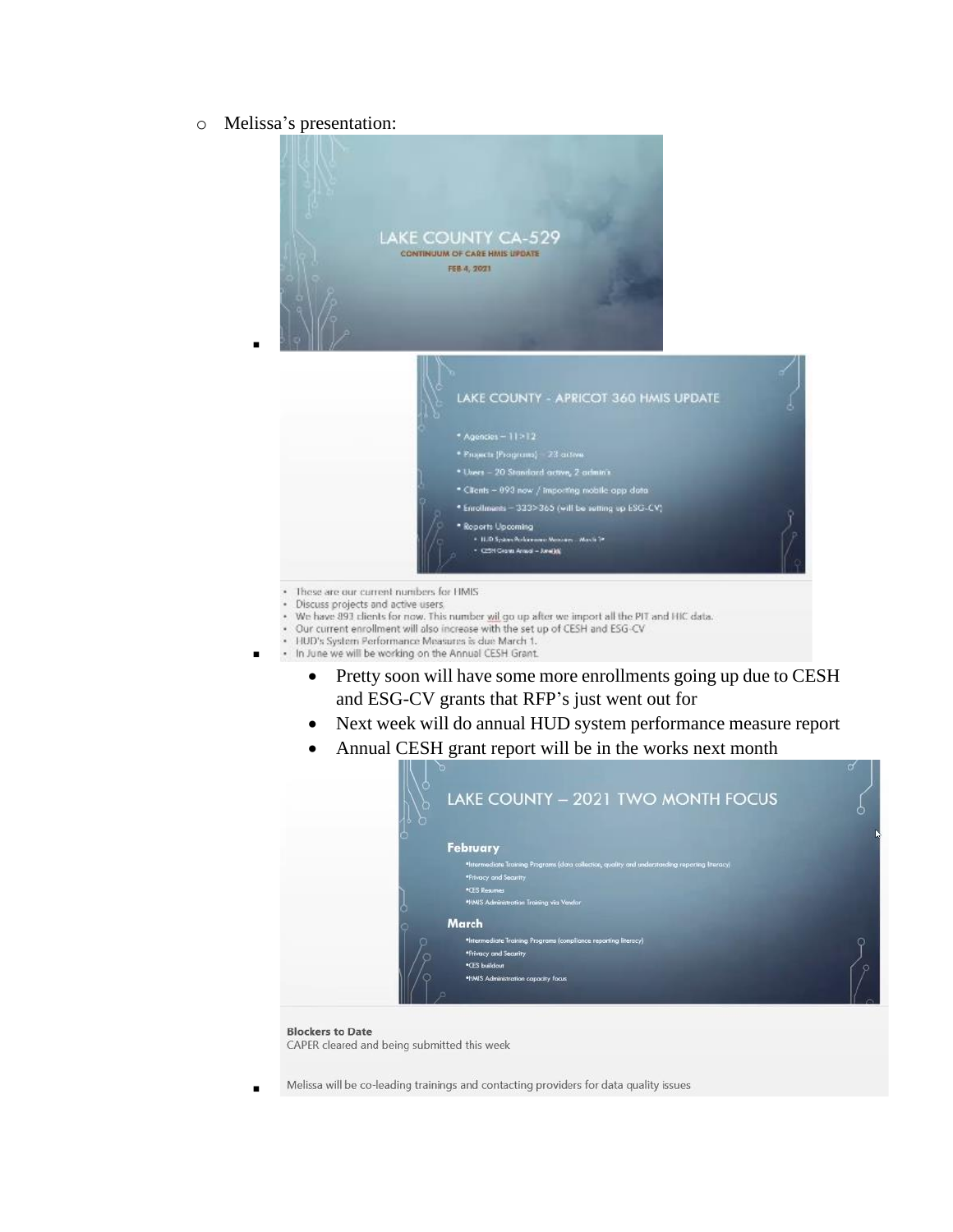- Three main goals for February:
	- o Will upload data from Simtech PIT app; if there is a lot of missing data (first, last name) they cannot be input
	- o Also planning on working with Hope Center and SSSF
	- o Just finished a certification training and will have another at the end of February
	- o Both Melissa and Teddie will be taking official vendors training to learn all bells-and-whistles of the system
	- o Overall User Review will also be coming up on 2/17 to teach users how to use assessments within the system
- In March:
	- o Intermediate training programs will begin as well, teaching users about compliance reporting literacy
	- o Also planning to jumpstart coordinated entry policy document; need to review higher-level policy as a group
	- o In regards to the HMIS/CES committee, there are three policies that need to be adapted by the end of June:
		- Coordinated Entry, mostly to do with who delivers certain services, like housing problem-solving
		- **.** HMIS policy with data-sharing and data-upload standards
		- Distinct data-quality plan that HUD would want to see
- By going ahead and submitting data performance standards, we would be able to apply for Federal funding; in conjunction, the Longitudinal Systems Analysis submitted a few weeks ago allow us

to use STELLA and do more in-depth data reporting and viewing



- HMIS and CES Charters
- Coordinated Entry Policy
- HMIS Monitoring Plan and data to feed Performance Review Committee
- Data Sharing Policy
- Data Quality Plan

▪

▪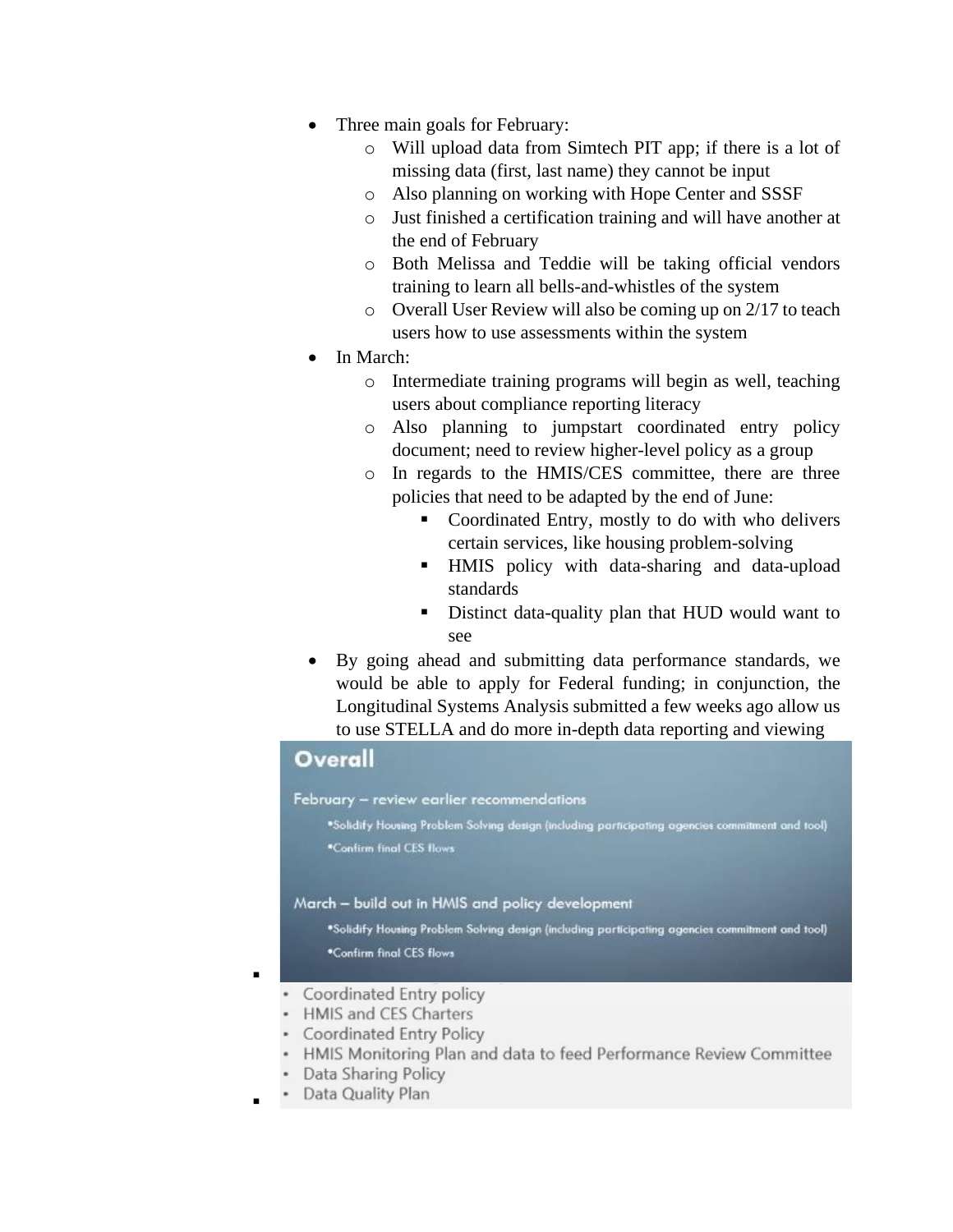- o Most important thing at this point would be some kind of administrative/backup support to keep interested parties involved, send out meeting invitations and minutes, accurately refer people, and keep a log of recommendations
	- If meeting materials are delivered on-time to folks and people can come prepared to meetings, then they can most effectively make recommendations to the whole CoC
	- Melissa asks that anyone interested please reach out to her [\(Melissa.Kopf@lakecountyca.gov\)](mailto:Melissa.Kopf@lakecountyca.gov)
	- Pastor Shannon clarifies that old meeting invitations are no longer valid and should be deleted and replaced with the new meeting links
- Delores points out that schedule seems to have been shifted back a month
	- o Teddie states that getting LSA up and running in January got things behind schedule, and that as long as meetings occur on-time, things should continue onward
	- o Chris also notes that there were some kinks in the Apricot system and CAPERs reporting that got things behind schedule
	- o Teddie also notes that if contracts (such as Apricot, HEAP) are identified and squared away beforehand, it will make things much easier for Melissa in HMIS administration not to have to address those issues
		- Can also identify where these funding opportunities may be in the future so that we can accommodate and make space in the system; takes time to lift these, get agencies trained, and do quality assurance within the system
	- o Scott notes that Delores is looking for any sample, basic reports to begin doing performance review
	- o Teddie adds that just getting federal reporting documents in was a big deal, even if it does not feel as though there is a lot of momentum; Scott seconds this
- Chris brings back to the group's attention the current Chair opening, notes that it will also be disseminated to the rest of the mailing list and board

# *Doreen Gilmore, Strategic Planning*

• Nothing to report, did not meet this month and we resume meeting in March

# *Rev. Shannon Kimbell-Auth, PIT Count and Interfaith Committee*

- Pastor Shannon delivered thorough review of current raw PIT data
- Final report is currently being generated
	- o Will ultimately be able to say how many people are homeless due to fires, but because that question is text-based, will need to be interpreted manually
	- o Volunteers also were not consistent in entering the number of years that people were living in Lake County; also needs to be manually corrected, cannot quickly give those average numbers at this time
	- o In the next couple weeks, will be processing this data and have a report to share by the next CoC meeting
- Scott asked whether or not we are allowed to do a second PIT count in the summer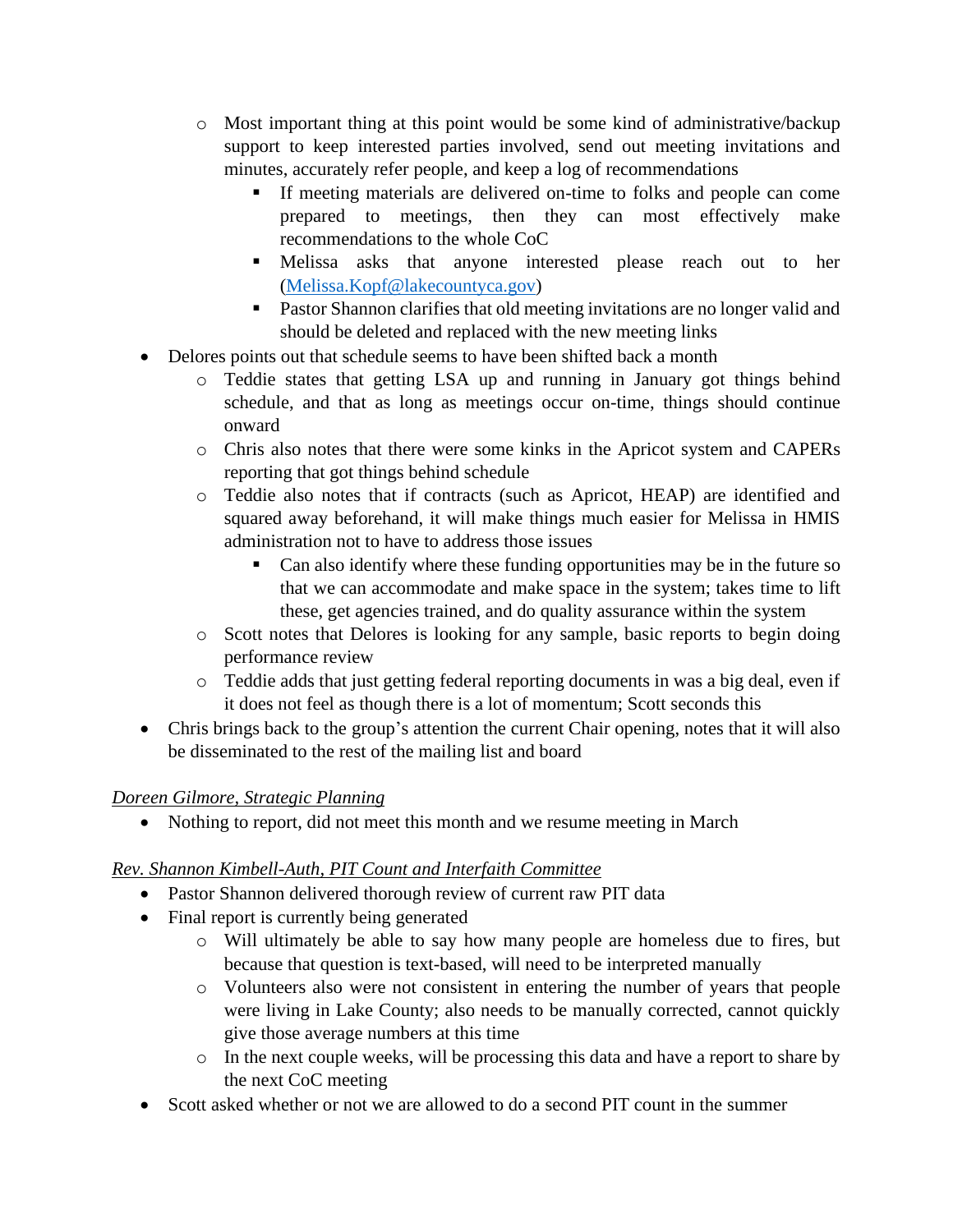- o Shannon says that no, it must be conducted once in the last ten days in January
- o However, because we were one of only 7 CoC's in the state that conducted a PIT count this year, she anticipates movement from HUD and that there will be guidance to come with regards to using data in different ways to extrapolate new reports to get true numbers on people experiencing homelessness in Lake County
- o Anticipates leniency; this is also what Teddie recalls from guidance
- o Some communities are doing something similar to a cycle count in retail; may have identified some hot spots in the county, later sending an email to the outreach team to re-explore how those encampments are doing, if anything has changed, or if direct assistance has been given to individual communities
- o Could be beneficial for planning and attractive to the board of supervisors
- o Todd notes that this would be attractive since the data, although it is good, is definitely incomplete and could be fleshed out much more
- o Shannon also notes that the HUD definition of homelessness is not congruous with the reality of homelessness in Lake County; SimTech software can allow for other counts within the year, possibly in the summer
- o Definitely could be beneficial for accurate reporting, grant-writing, and informing decisions within the community
- Noteworthy is that Doreen's committee encouraged the addition of a question asking people experiencing homelessness which interventions they feel are most effective; it is also a text-based question and will process and report-out on this later
- Will (VA) asked if he can get names of the 16 veterans; Teddie notes that they should be able to because they already exist within the privacy framework
- Teddie also mentions that ratios compared to last year are very similar with regards to race, gender, substance use, et cetera; this is very interesting, especially considering that the methodology was so different
	- o Additionally, there are several homeless shelters (Elijah House, Hope Center) that are open now that were not last year
- Linda Hedstrom's notes:
	- o She believes that there are certainly more than 25 homeless veterans (especially among the tribal communities) and that we could probably exceed this to get the vouchers
	- o Notes that there is a lot of money available through HCD; when these grants are available, we have the opportunity to use data that is not from the official PIT count, but could use unofficial counts
	- o Consolidated planning efforts are underway to prove that communities such as ours deserve a greater amount of funding (e.g., \$550,000 more in-line with what Mendocino county receives)
	- o Also mentions that many individuals experiencing homelessness cannot receive supportive services due to their pets, and that funding is beginning to become available for these populations; suggested to be included in upcoming surveys
	- o Everyone from HUD to HCD to the VA will accept this information in grant applications as long as it is legitimate; can help us garner significantly more funds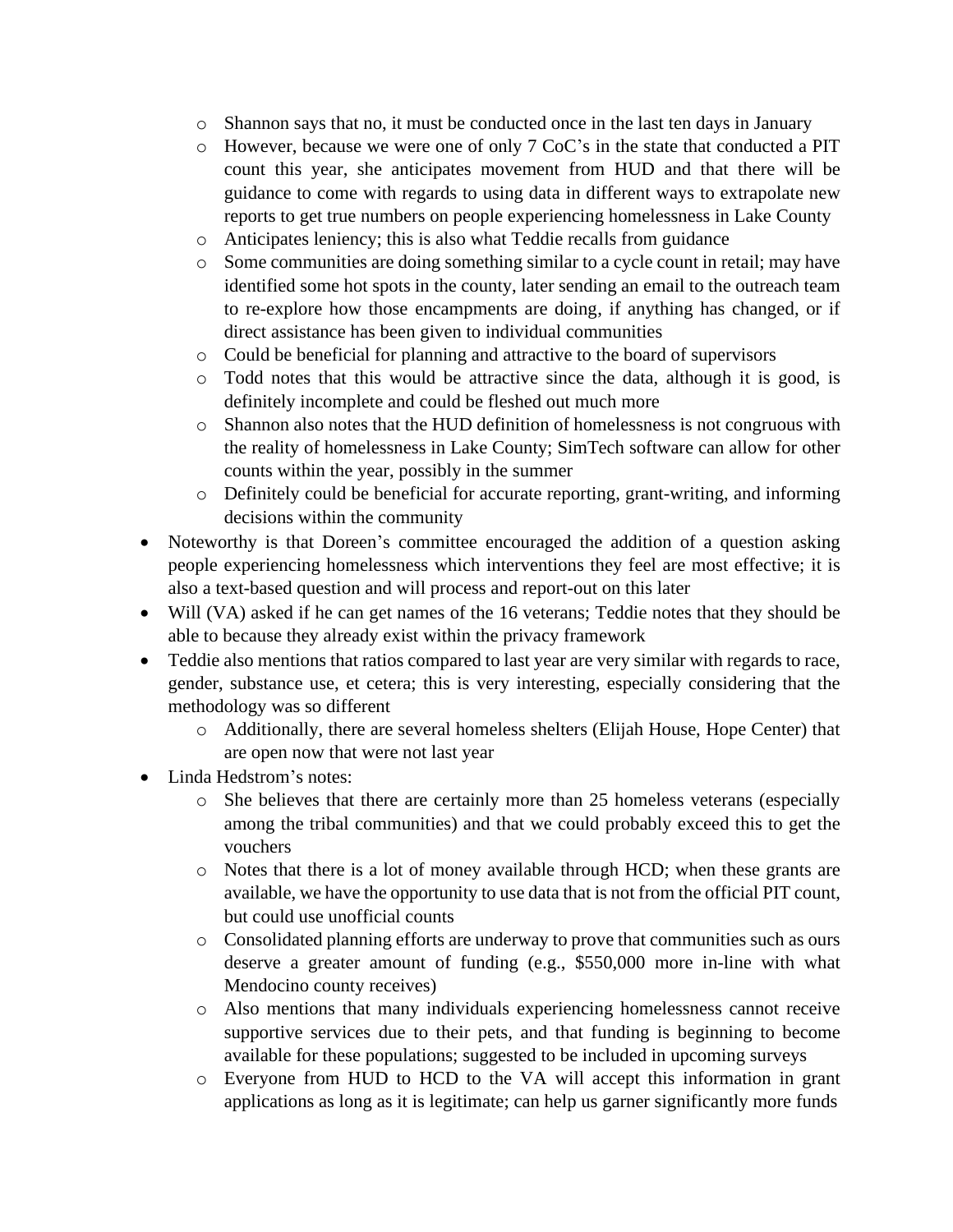- Additionally, there were 25 people who answered "yes" to wanting family reunification; the partner agency who facilitates these connections has reported quality data to support that individuals who seek family reunification are more successful in securing housing
	- o Looking forward to seeing this year how that pans out and if there can be successful connections made

## *Delores Farrell, Performance Review*

- Last month was aiming for March to start reviewing HEAP recipients and performance
- Since then, reached out to Rochelle regarding reports as well as Melissa and had a performance review meeting; reports from Rochelle weren't very useful and didn't have what they needed
- Melissa did a presentation and stated that the reports they're looking for are pretty far down on the list of the ones HMIS will be able to generate in the near future
- At the meeting, the committee began to look at criteria for evaluation of those proposals, because they do expire in the month of June 2021
- Decision was to try and move forward without the data and these reports; now we are hearing that they are still going to be waiting on these reports, and the committee cannot continue to meet until these reports are a priority and cannot be generated
- Believes that it does not serve the Continuum well that there are several millions of dollars out there that are currently not being evaluated (Hope Center and Elijah House HHAP)
- Chris, Teddie, and Delores will talk offline about getting reports that Teddie states are available and Delores was told were unavailable; moving forward

## *Scott Abbott, Lead Organization and Grant Management*

- Two grants currently available: CESH and ESG-CV, the latter of which had its RFP released this past week
- CESH is due 2/16 and ESG-CV is due 3/1
- Question-and-answer session next week
- Have already received several outstanding proposals

# **New Membership**

- Vote to confirm Joyce Adams as a voting member of the LCCoC
	- o No objections

# **Organizational Announcements**

*Deanna Fernweh, North Coast Opportunities*

- Wanted to give an update on Building Homes / Building Lives program through NCO
- Program for participants experiencing precarious housing, transitional housing, or homelessness; teaches them construction skills and collaboration gives them hourly wage
- Currently, participants work about 30 hours a week and there is a lot of flexibility with regards to school and other pursuits; also receiving bus passes